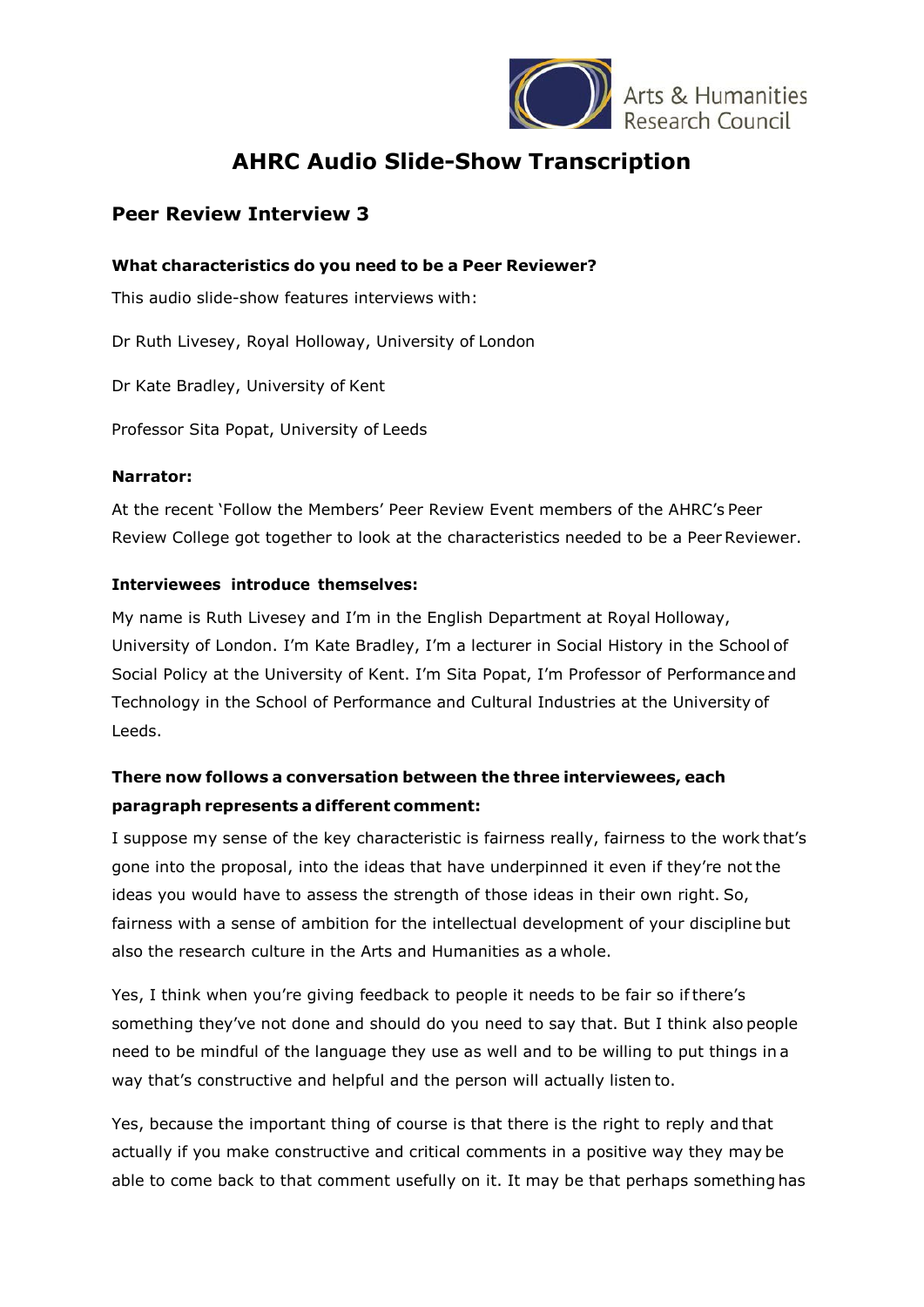not been articulated entirely as clearly as it might be and it is simply a matter of clarification that they need to make in their right to reply. It may be that there is a flaw that they can take away that useful criticism and consider resubmitting if appropriate or developing in a new way. Being aware of the fact that there is an element of dialogue in the review process, and it's only actually coming to an end when it reaches the panel, and using that to shape the way in which we frame questions and comments.

There's a balance I think between really confident in your expertise in an area but not being too possessive about that territory I suppose is what I'm thinking, that when someone's writing a grant that somehow intersects with your own interest to be alright about ceding ownership of that space and thinking actually no, this is doing something different.

And the question of interdisciplinarity and multidisciplinarity comes up as well and how, when perhaps one isn't an expert in all the disciplinary areas within the grant, that one can still comment positively and usefully on the elements that one is familiar with and also think about how that might intercept with other areas but not close it down, not respond negatively to that, which is partly about generosity and also partly aboutjust being open minded.

And I think being aware that certainly with multi and interdisciplinary projects there is likely to be different reviewers of different specialisms so you can say this is coming particularly from the viewpoint of an historian or visual arts or whatever and that is quite important as well.

Questions I think are a really useful way to engage with it because they're not going to come across as aggressive, hopefully if you ask them in a sensitive manner, in a sensible manner and they do give opportunity for the right to reply to be a useful tool, but they do also hopefully open up ideas and thinking for that person if they then decide to stop and take this away and redevelop it later.

I think like, in all peer reviewing as well it must be a balance I imagine between being really attentive to the detail of something in how its conceived but not in a sense coming across as picky. I think we've all had those referees reports where you think well why does that matter, you know it's the big concept is what matters but on the other hand I haven't been through the training process yet but I imagine a lot of that kind of mock panel exercise must be about that balance between a detailed response that's therefore constructive to the panel so that their attention is drawn to stuff, on the other hand is constructive and gives respect to the project as it's conceived as a whole.